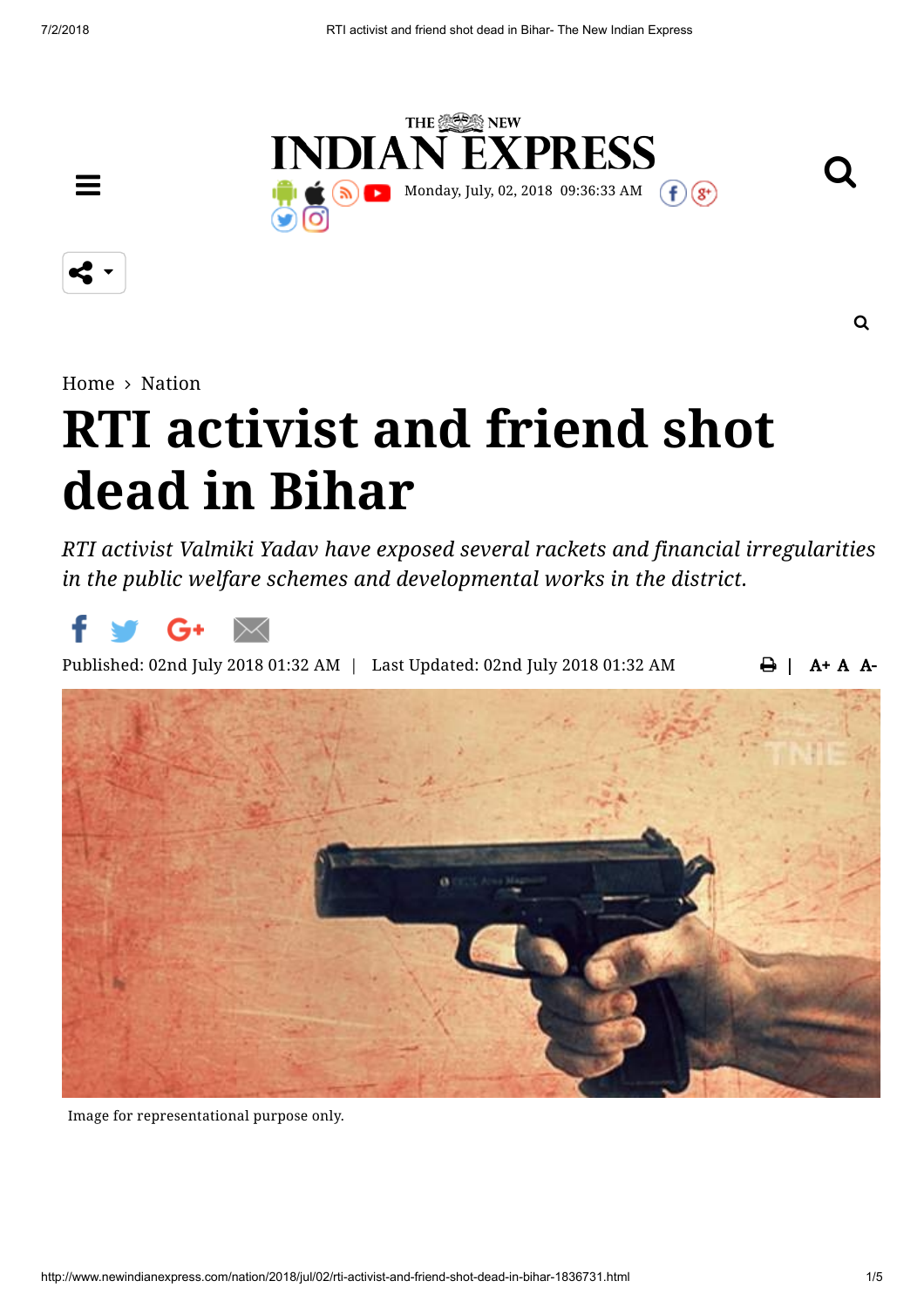#### **By IANS**

PATNA: A Right to Information (RTI) activist and his friend were shot dead on Sunday by unidentified assailants in Bihar's Jamui district, police said. This is third such crime in the last three months.

Valmiki Yadav and his friend Karu Yadav were attacked by motorcycle-borne assailants near Bichwe village in Sikandra police station area, a district police official said.

Yadav is said to have exposed several rackets and financial irregularities in the public welfare schemes and developmental works in the district.

An RTI activist was shot dead in Vaishali district in April whereas another RTI activist was shot dead in East Champaran district last month.

Stay up to date on all the latest [Nation](http://www.newindianexpress.com/nation) news with The New Indian Express App. [Download](https://play.google.com/store/apps/details?id=com.newindianexpress.news) now

TAGS [RTI activist killed](http://www.newindianexpress.com/topic/RTI_activist_killed)

## **Comments**

| Write a comment |      |       |      |
|-----------------|------|-------|------|
|                 |      |       |      |
|                 | Name | Email | Post |

| <b>You May Like</b>                                                                               |                 |
|---------------------------------------------------------------------------------------------------|-----------------|
| 3 BHK Floor At Rs. 41.95 Lakhs. Only 30 Min From South Delhi.<br>Puri - Amanvilas, Faridabad      |                 |
| Business Analytics Program from Thunderbird + Amity - Apply Now<br><b>Amity University Online</b> |                 |
|                                                                                                   | Sponsored Links |

#### **French gangster makes [spectacular](http://www.newindianexpress.com/world/2018/jul/02/french-gangster-makes-spectacular-escape-from-jail-in-helicopter-1836685.html) escape from jail in helicopter**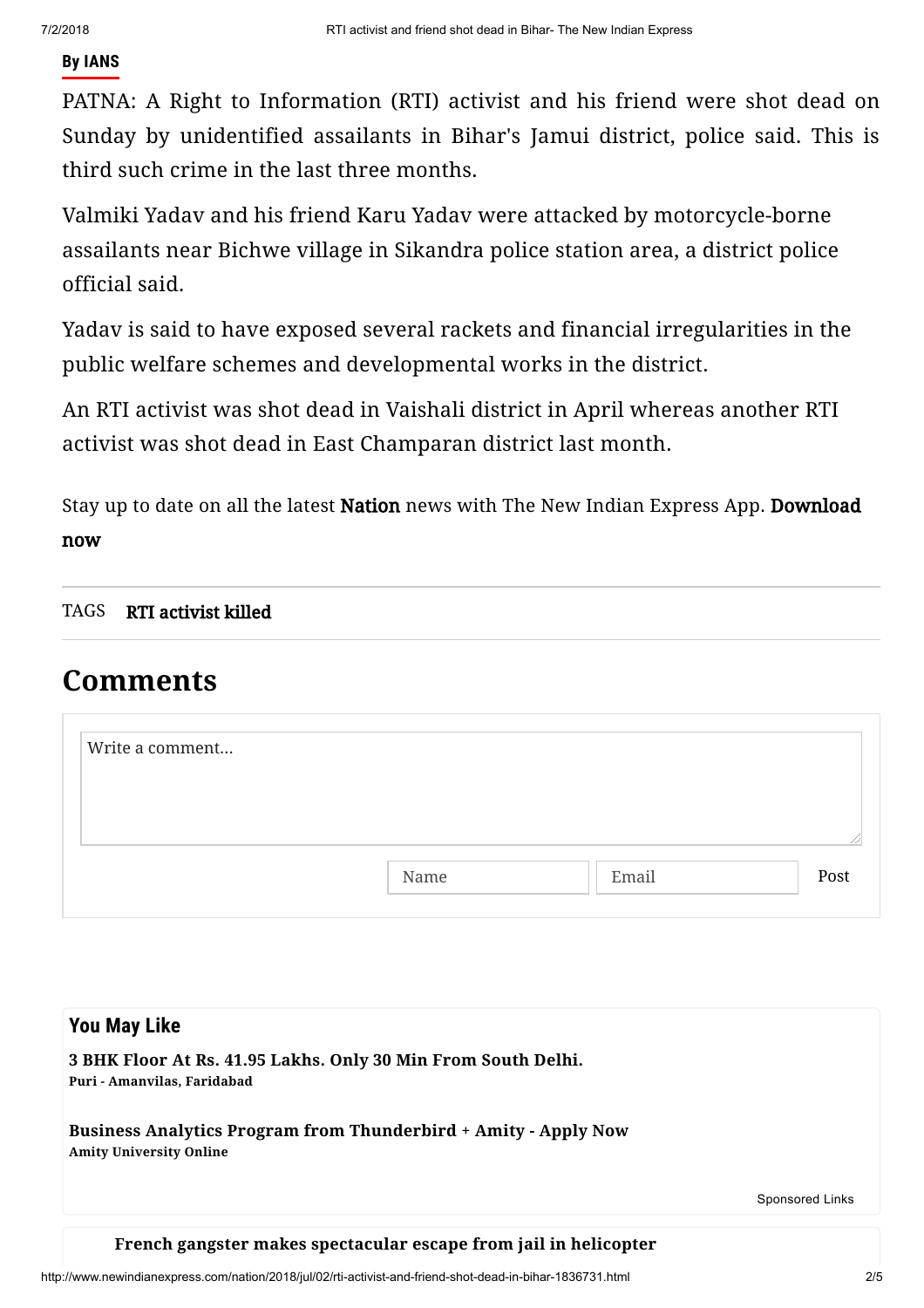

**Faid, 46, was serving a 25-year jail sentence at Reau prison, located 40 km to the [southeast](http://www.newindianexpress.com/world/2018/jul/02/french-gangster-makes-spectacular-escape-from-jail-in-helicopter-1836685.html) of Paris, for a botched robbery in 2010 that caused the death of a police** …

#### **You May Like**

**PlayMaker Media The Best College Football [Recruiting](http://www.bestfootballworkouts.com/?utm_source=taboola&utm_medium=referral) Advice Ever**

**The Must-Play [Award-Winning](https://om.forgeofempires.com/foe/?ref=tab_row_mktdet&&external_param=93738157&pid=newindianexpress-newindianexpresscom&bid=93738157) City Game**

**Forge of Empires - Free Online Game**

[Sponsored](http://popup.taboola.com/en/?template=colorbox&utm_source=newindianexpress-newindianexpresscom&utm_medium=referral&utm_content=thumbnails-feed-a:Below%20Article%20Thumbnails%20|%20Card%203:) Links

**Madhya Pradesh police constitute SIT to [investigate](http://www.newindianexpress.com/nation/2018/jul/01/madhya-pradesh-police-constitute-sit-to-investigate-mandsaur-rape-case-1836484.html) Mandsaur rape case INDIAN**<br>**EXPRESS** 

**A Special Investigation Team (SIT) has been constituted to investigate the alleged gang-rape of an [eight-year-old](http://www.newindianexpress.com/nation/2018/jul/01/madhya-pradesh-police-constitute-sit-to-investigate-mandsaur-rape-case-1836484.html) girl here, the police said on Saturday.**

#### **You May Like**

**Omniyat Why invest in [Mumbai,](http://www.omniyat.com/dubai-canal-residences-ind/?utm_source=LANGHAM-WISOFT-EN-INDIA&medium=banner&utm_content=Online-Banner&utm_campaign=LANGHAM-2018) when you get 24% returns in Dubai**

**BITS Pilani WILP BITS Pilani PG Program in IoT for working [professionals](https://bits-pilani-wilp.ac.in/post-graduate-programme-in-internet-of-things.php?utm_source=TB&utm_medium=Content_IOT&utm_campaign=WILP_2018)**

[Sponsored](http://popup.taboola.com/en/?template=colorbox&utm_source=newindianexpress-newindianexpresscom&utm_medium=referral&utm_content=thumbnails-feed-a:Below%20Article%20Thumbnails%20|%20Card%205:) Links

微微的 **Burari deaths: Relatives dismiss ['religious](http://www.newindianexpress.com/nation/2018/jul/02/burari-deaths-relatives-dismiss-religious-angle-suspect-foul-play-1836680.html) angle', suspect foul play INDIAN**<br>**EXPRESS** 

**Ketan Nagpal, whose maternal [grandmother](http://www.newindianexpress.com/nation/2018/jul/02/burari-deaths-relatives-dismiss-religious-angle-suspect-foul-play-1836680.html) was one of the deceased, alleged that they were killed and dismissed the police theory that it could be a case of**

#### ll Latest

[Much-awaited](http://www.newindianexpress.com/states/karnataka/2018/jul/02/much-awaited-all-weather-port-gets-centres-approval-1836864.html) all-weather port gets Centre's approval

Place of Supply Navigator: New app to help users [understand](http://www.newindianexpress.com/cities/bengaluru/2018/jul/02/place-of-supply-navigator-new-app-to-help-users-understand-gst-better-1836863.html) GST better

Rare owls start coming back to Delhi as [favourable](http://www.newindianexpress.com/cities/delhi/2018/jul/02/rare-owls-start-coming-back-to-delhi-as-favourable-conditions-return-1836854.html) conditions return

Supreme Court will end debate on who runs Delhi, but [bickering](http://www.newindianexpress.com/nation/2018/jul/02/supreme-court-will-end-debate-on-who-runs-delhi-but-bickering-may-continue-1836844.html) may continue

Bus conductor issues tickets for roosters in [Gouribidanur](http://www.newindianexpress.com/states/karnataka/2018/jul/02/bus-conductor-issues-tickets-for-roosters-in-gouribidanur-1836843.html)

Arun Jaitley dismisses idea of 'one-slab GST' as [unsuitable](http://www.newindianexpress.com/business/2018/jul/02/arun-jaitley-dismisses-idea-of-one-slab-gst-as-unsuitable-for-india-1836838.html) for India

#### **More From The Section**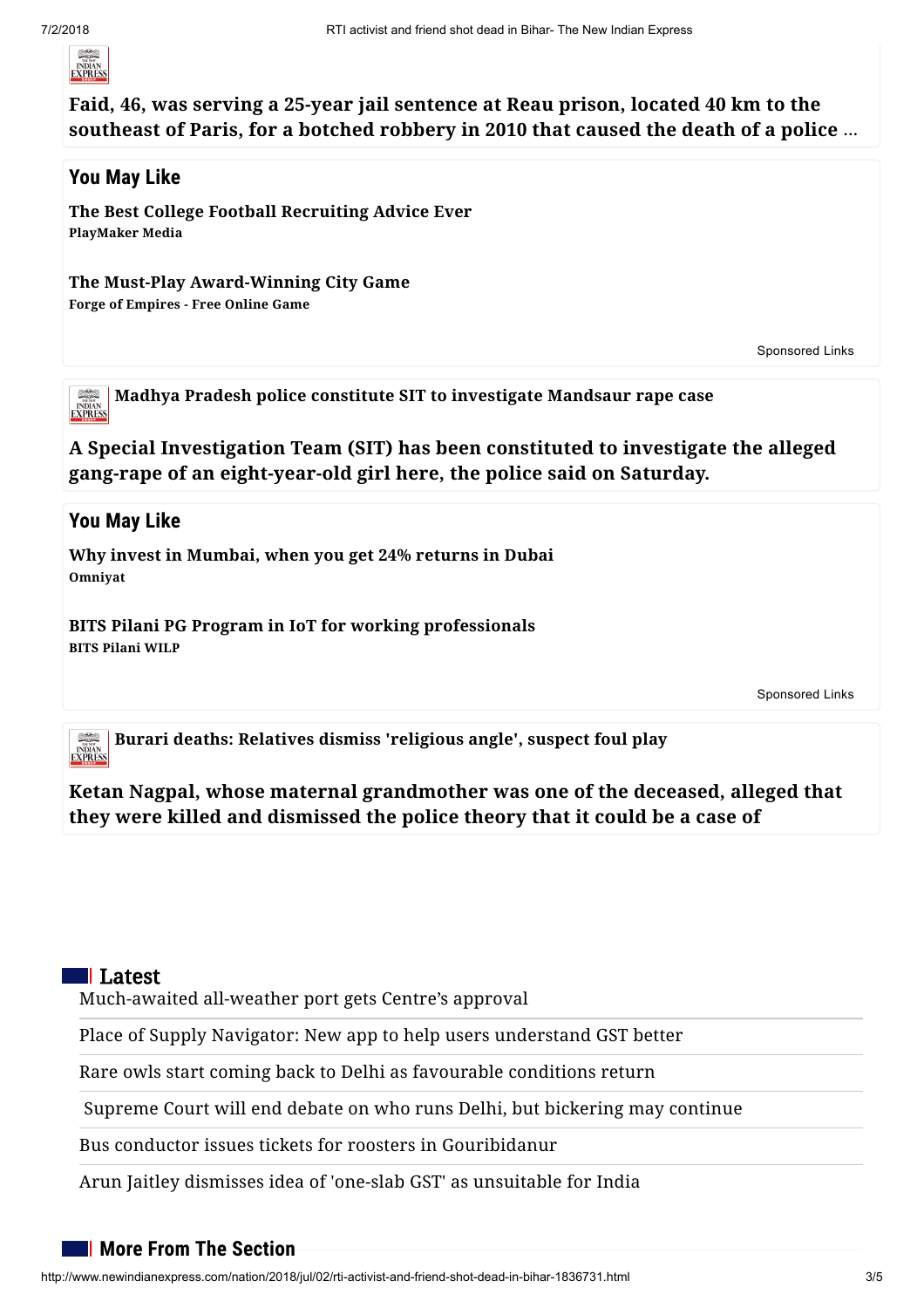

[j](http://www.newindianexpress.com/nation/2018/jul/02/jammu-and-kashmir-bsf-to-use-state-of-art-tech-for-border-surveillance-1836679.html)ammu and Kashmir: BSF to use state of art tech for border [surveillance](http://www.newindianexpress.com/nation/2018/jul/02/jammu-and-kashmir-bsf-to-use-state-of-art-tech-for-border-surveillance-1836679.html)



[A](http://www.newindianexpress.com/nation/2018/jul/02/as-cases-mount-supreme-court-to-reopen-after-45-days-long-vacation-1836677.html)s cases mount, [Supreme](http://www.newindianexpress.com/nation/2018/jul/02/as-cases-mount-supreme-court-to-reopen-after-45-days-long-vacation-1836677.html) Court to reopen after 45-days long vacation



[I](http://www.newindianexpress.com/nation/2018/jul/02/india-condemns-suicide-attack-on-afghan-sikhs-1836673.html)ndia [condemns](http://www.newindianexpress.com/nation/2018/jul/02/india-condemns-suicide-attack-on-afghan-sikhs-1836673.html) suicide attack on Afghan Sikhs



[S](http://www.newindianexpress.com/nation/2018/jul/02/sushma-swaraj-hits-back-at-trolls-with-twitter-poll-husband-says-words-caused-unbearable-pain-1836675.html)ushma Swaraj hits back at trolls with Twitter poll, husband says words caused ['unbearable](http://www.newindianexpress.com/nation/2018/jul/02/sushma-swaraj-hits-back-at-trolls-with-twitter-poll-husband-says-words-caused-unbearable-pain-1836675.html) pain'



[I](http://www.newindianexpress.com/nation/2018/jul/02/indian-navy-officer-to-sail-around-globe-solo-and-non-stop-1836669.html)ndian Navy officer to sail around globe, solo and [non-stop](http://www.newindianexpress.com/nation/2018/jul/02/indian-navy-officer-to-sail-around-globe-solo-and-non-stop-1836669.html)



[O](http://www.newindianexpress.com/nation/2018/jul/02/over-100-entertainment-tax-inspectors-in-uttar-pradesh-await-absorption-in-commercial-tax-department-1836621.html)ver 100 [entertainment](http://www.newindianexpress.com/nation/2018/jul/02/over-100-entertainment-tax-inspectors-in-uttar-pradesh-await-absorption-in-commercial-tax-department-1836621.html) tax inspectors in Uttar Pradesh await absorption in commercial tax department

### **[Videos](http://www.newindianexpress.com/videos)**



[Congress](http://www.newindianexpress.com/videos/videos-nation/2018/jul/01/congress-workers-protest-against-lpg-price-hike-104627.html) workers protest against LPG price hike



Burari 11 family [members'](http://www.newindianexpress.com/videos/videos-nation/2018/jul/01/burari-11-family-members-death-mystery-police-hint-spiritual-practice-104626.html) death mystery: Police hint 'spiritual' practice

#### **[Gallery](http://www.newindianexpress.com/galleries)**